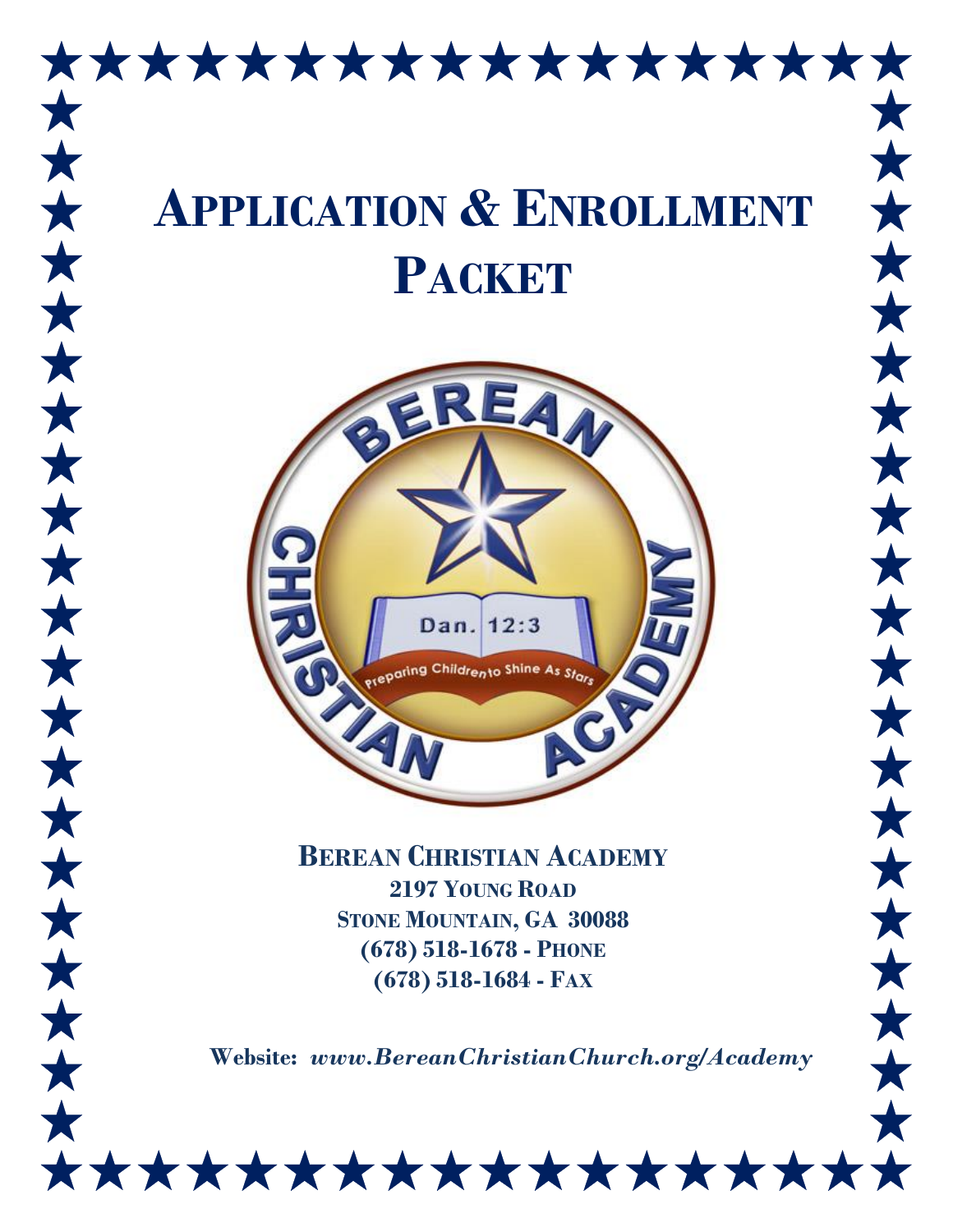

# **Berean Christian Academy**

**2197 Young Road Stone Mountain, GA 30088 Phone: (678) 518-1678 Fax: (678) 518-1684**

| <b>Office Use Only</b> |            |  |  |  |  |
|------------------------|------------|--|--|--|--|
| <b>ACCEPTED</b>        | ⊟ Yes ⊟ No |  |  |  |  |

Date of Application:

|                                                                                                                                                                                                                                |                                       | <b>APPLICATION FOR ADMISSION</b> |                                                                                                                             |
|--------------------------------------------------------------------------------------------------------------------------------------------------------------------------------------------------------------------------------|---------------------------------------|----------------------------------|-----------------------------------------------------------------------------------------------------------------------------|
|                                                                                                                                                                                                                                | Please fill out this form completely. |                                  |                                                                                                                             |
|                                                                                                                                                                                                                                |                                       |                                  |                                                                                                                             |
| <b>APPLICANT INFORMATION</b>                                                                                                                                                                                                   |                                       |                                  |                                                                                                                             |
|                                                                                                                                                                                                                                |                                       |                                  |                                                                                                                             |
|                                                                                                                                                                                                                                |                                       |                                  |                                                                                                                             |
|                                                                                                                                                                                                                                |                                       |                                  |                                                                                                                             |
|                                                                                                                                                                                                                                |                                       |                                  |                                                                                                                             |
|                                                                                                                                                                                                                                |                                       |                                  |                                                                                                                             |
|                                                                                                                                                                                                                                |                                       |                                  |                                                                                                                             |
|                                                                                                                                                                                                                                |                                       |                                  |                                                                                                                             |
|                                                                                                                                                                                                                                |                                       |                                  |                                                                                                                             |
|                                                                                                                                                                                                                                |                                       |                                  |                                                                                                                             |
|                                                                                                                                                                                                                                |                                       |                                  |                                                                                                                             |
| <b>PARENT INFORMATION</b><br>Parent's Marital Status: $\Box$ Married $\Box$ Separated $\Box$ Divorced $\Box$ Widowed $\Box$ Never Married                                                                                      |                                       |                                  |                                                                                                                             |
|                                                                                                                                                                                                                                |                                       |                                  |                                                                                                                             |
|                                                                                                                                                                                                                                |                                       |                                  | Student Currently Resides With: $\Box$ Mother $\Box$ Father $\Box$ Grandparents $\Box$ Guardian $\Box$ $\Box$ $\Box$ $\Box$ |
|                                                                                                                                                                                                                                |                                       |                                  |                                                                                                                             |
|                                                                                                                                                                                                                                |                                       |                                  |                                                                                                                             |
|                                                                                                                                                                                                                                |                                       |                                  |                                                                                                                             |
|                                                                                                                                                                                                                                |                                       |                                  |                                                                                                                             |
| Email: Email: All and the state of the state of the state of the state of the state of the state of the state of the state of the state of the state of the state of the state of the state of the state of the state of the s |                                       |                                  |                                                                                                                             |
|                                                                                                                                                                                                                                |                                       |                                  |                                                                                                                             |
| Company Name: Name and Company Name and Company Name and Company Name and Company Name and Company of the Company of the Company of the Company of the Company of the Company of the Company of the Company of the Company of  |                                       |                                  |                                                                                                                             |
|                                                                                                                                                                                                                                |                                       |                                  |                                                                                                                             |
| <b>ADDITIONAL INFORMATION</b>                                                                                                                                                                                                  |                                       |                                  |                                                                                                                             |

\_\_\_\_\_\_\_\_\_\_\_\_\_\_\_\_\_\_\_\_\_\_\_\_\_\_\_\_\_\_\_\_\_\_\_\_\_\_\_\_\_\_\_\_\_\_\_\_\_\_\_\_\_\_\_\_\_\_\_\_\_\_\_\_\_\_\_\_\_\_\_\_\_\_\_\_\_\_\_\_\_\_\_\_\_\_\_\_\_\_\_\_\_\_\_\_\_\_\_\_\_\_\_\_\_\_\_\_\_\_\_\_\_\_\_\_\_\_\_\_\_

Does student have any special learning needs?  $\Box$  Yes  $\Box$  No If yes, please explain:  $\Box$ 

Does student have an IEP? Yes No If yes, please explain: \_\_\_\_\_\_\_\_\_\_\_\_\_\_\_\_\_\_\_\_\_\_\_\_\_\_\_\_\_\_\_\_\_\_\_\_\_\_\_\_\_\_\_\_\_\_\_\_\_\_\_\_\_\_\_\_\_\_

Does student have a 504 Plan?  $\Box$  Yes  $\Box$  No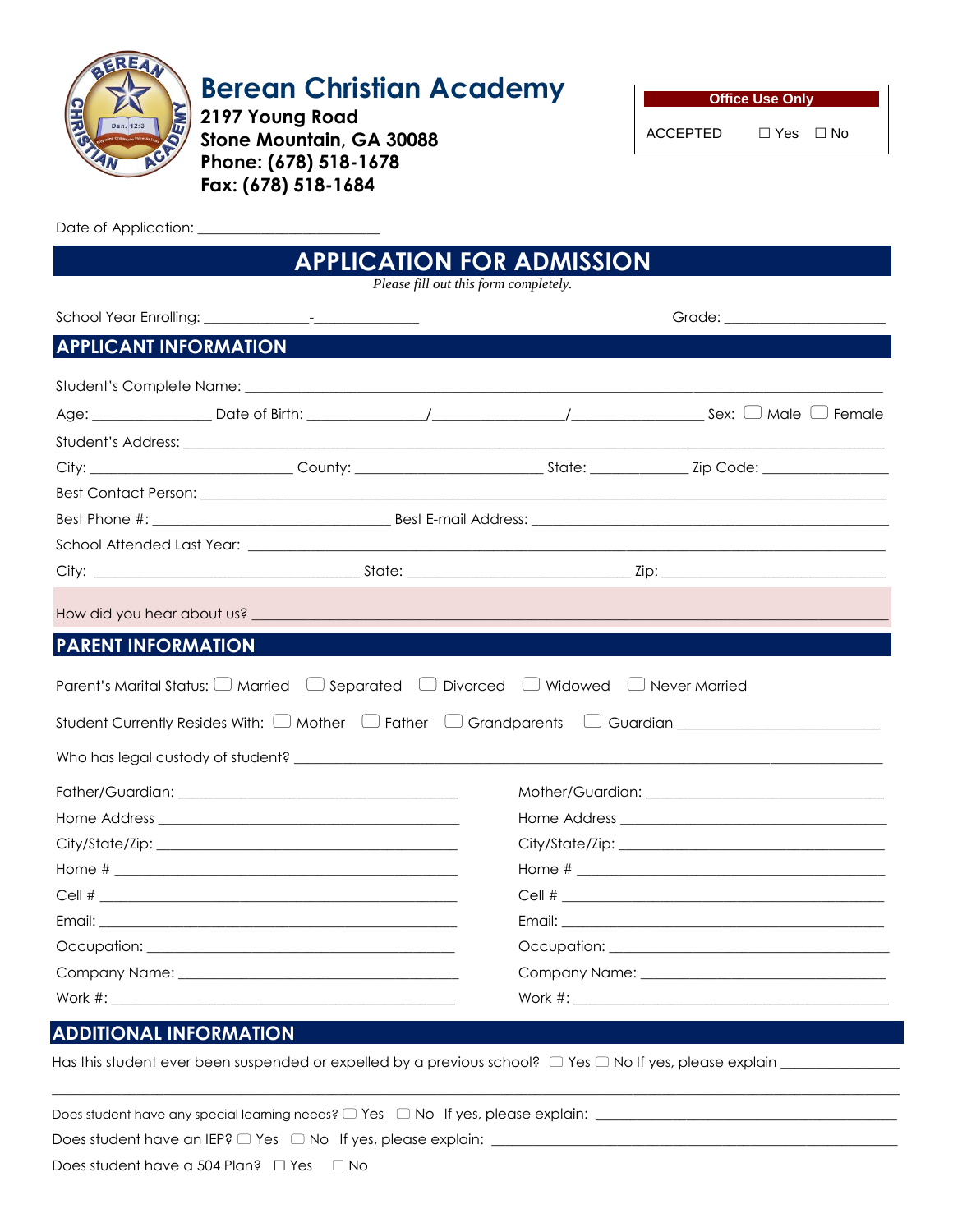## **EMERGENCY CONTACT INFORMATION**

*Please list the first people to call in the event we cannot reach parent(s)/guardian(s).*

|             | Relationship: Network and the contract of the contract of the contract of the contract of the contract of the contract of the contract of the contract of the contract of the contract of the contract of the contract of the  |                                                                                                                                               |  |                                                                                                                                                                                                                                |                                                                                                                                                                                                                                                                                                                                    |
|-------------|--------------------------------------------------------------------------------------------------------------------------------------------------------------------------------------------------------------------------------|-----------------------------------------------------------------------------------------------------------------------------------------------|--|--------------------------------------------------------------------------------------------------------------------------------------------------------------------------------------------------------------------------------|------------------------------------------------------------------------------------------------------------------------------------------------------------------------------------------------------------------------------------------------------------------------------------------------------------------------------------|
|             | Cell Phone: (                                                                                                                                                                                                                  | $\overline{a}$ and $\overline{a}$ are the contract of $\overline{a}$ and $\overline{a}$ and $\overline{a}$ are the contract of $\overline{a}$ |  |                                                                                                                                                                                                                                |                                                                                                                                                                                                                                                                                                                                    |
| $2^{\circ}$ |                                                                                                                                                                                                                                |                                                                                                                                               |  |                                                                                                                                                                                                                                |                                                                                                                                                                                                                                                                                                                                    |
|             | Relationship: Network and the second state of the second state of the second state of the second state of the second state of the second state of the second state of the second state of the second state of the second state |                                                                                                                                               |  | Email: Email: All and the state of the state of the state of the state of the state of the state of the state of the state of the state of the state of the state of the state of the state of the state of the state of the s |                                                                                                                                                                                                                                                                                                                                    |
|             | Cell Phone:                                                                                                                                                                                                                    | 100 - Antonio Alemania (1985), Antonio Alemania (1986)                                                                                        |  | Home Phone:                                                                                                                                                                                                                    | $\overline{a}$ and $\overline{a}$ and $\overline{a}$ and $\overline{a}$ and $\overline{a}$ and $\overline{a}$ and $\overline{a}$ and $\overline{a}$ and $\overline{a}$ and $\overline{a}$ and $\overline{a}$ and $\overline{a}$ and $\overline{a}$ and $\overline{a}$ and $\overline{a}$ and $\overline{a}$ and $\overline{a}$ and |

### **CHILD RELEASE AUTHORIZATION**

*Please list ALL people authorized (not including parents) to pick up student from BCA:* 

| <b>NAME</b> | <b>RELATIONSHIP TO CHILD</b> | <b>PHONE NUMBER</b> |
|-------------|------------------------------|---------------------|
| 1.          |                              |                     |
| 2.          |                              |                     |
| 3.          |                              |                     |
| 4.          |                              |                     |
| 5.          |                              |                     |
| 6.          |                              |                     |
| 7.          |                              |                     |

## **AFFIRMATION**

I hereby affirm that all the information contained in this application is true, accurate, and complete to the best of *my knowledge. I understand that providing any false information may be cause for rejection of this application.*

Parent/Guardian's Signature \_

| ı |     |  |  |
|---|-----|--|--|
|   | лат |  |  |

### **NON-DISCRIMINATION POLICY**

Berean Christian Academy admits students of any race, color, national or ethnic origin to all the rights, privileges, programs, and activities generally accorded or made available to students at the school. It does not discriminate on the basis of race, color, national or ethnic origin in administration or its educational policies. Admissions policies, scholarship and loan programs, and athletic and other school-administered programs.

### **OFFICE USE ONLY**

| $\Box$ Registration Fee Paid:     | Amt \$                              | Date: <u>______________________</u> |
|-----------------------------------|-------------------------------------|-------------------------------------|
| $\Box$ Matriculation Fee Paid:    | Amt $\frac{1}{2}$                   | Date: _____________________         |
| $\Box$ Paid Tuition in Full:      | Amt $\frac{1}{2}$                   |                                     |
| $\Box$ Paid 1st Semester in Full: | Amt $\frac{1}{2}$                   | Date: _____________________         |
| $\Box$ Testing Fee Paid:          | Amt $\frac{1}{2}$                   | Date: _____________________         |
| $\Box$ Interview Date:            | Date: <u>______________________</u> |                                     |
| $\Box$ Test Score:                | Score:                              |                                     |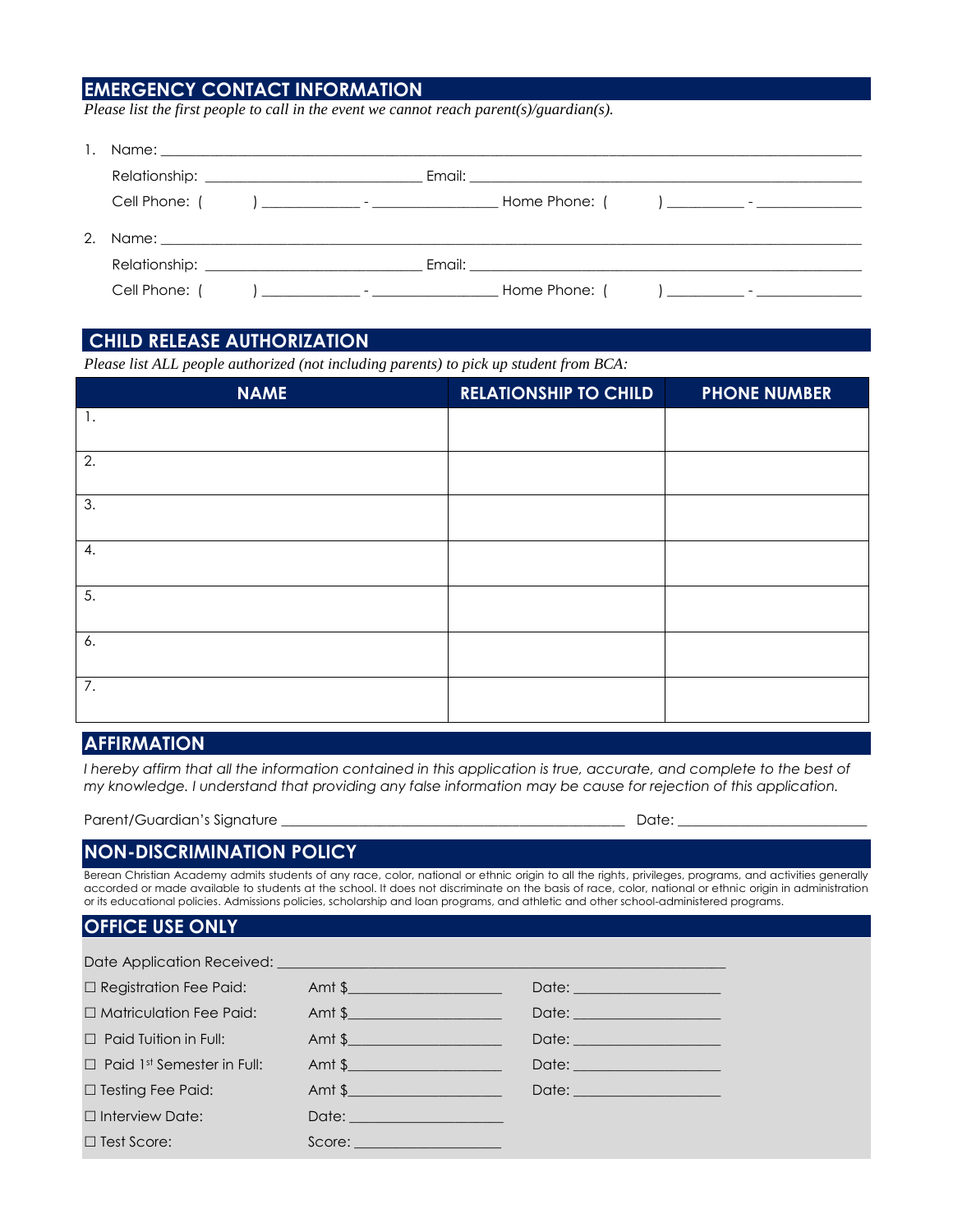## **TUITION POLICY AGREEMENT**

### **Student's Name (Please Print): \_\_\_\_\_\_\_\_\_\_\_\_\_\_\_\_\_\_\_\_\_\_\_\_\_\_\_\_\_\_\_\_\_\_\_\_\_\_\_\_\_\_\_\_\_\_\_\_\_\_\_\_\_\_\_\_\_\_\_\_\_\_\_\_\_\_\_\_\_\_**

### **K5 - 2nd Grade**

- **5200.00\* Registration Fee (\*NON-REFUNDABLE)**
- **5300.00\*** Matriculation Fee (\*NON-REFUNDABLE)
- **55,750.00 Annual**
- **5575.00 Tuition per month (\$25 discount per child)**
- \$60.00 Lunch per month

### **Payment Method** (Please select one option):

## **3rd - 8th Grade**

- 
- **5200.00\* Registration Fee (\*NON-REFUNDABLE)**<br>5400.00\* Matriculation Fee (\*NON-REFUNDABLE \$400.00\* Matriculation Fee (\*NON-REFUNDABLE)
- **55,750.00 Annual**
- **5575.00 Tuition per month (\$25 discount per child)**
- \$60.00 Lunch per month
- $\Box$  Option 1 Single Payment: Annual tuition paid in full by August 1st at a 10% discount.
- $\Box$  Option 2 Two Payments: 1/2 tuition due by Aug. 1st, balance tuition due Jan. 5th (5% discount).
- Option 3 12 Monthly Payments: Payments made through **FACTS** Tuition Management Program. Payments are due monthly by the 1st, June through May (see below).
- Option 4 10 Monthly Payments Payments made through **FACTS** Tuition Management Program. Payments are due monthly by the 1st, August through May (see below).

### **Lunch:**

- Yes, I am enrolling in the school lunch program and will pay \$60.00 per month via **FACTS**.
- $\Box$  No, I will not participate in the school lunch program and my child will bring their lunch.

### **Transportation:**

Yes, I am enrolling in the school transportation program and will pay \$100.00 per month via **FACTS**.

No, I will not participate in the school transportation program.

### **Registration & Matriculation Fees:**

The non-refundable Registration Fee of \$200.00 is due at the time of registration/application. The Matriculation Fee is due by July 1st. This fee includes the cost of book rental, computer lab fees, student agendas, music recorders (4th-5 th grade), gym uniforms and standardized testing material. Registration and Matriculation Fees are nonrefundable unless the student is not accepted by BCA.

*Parents are required to give 30-day notice, in writing, should they choose to withdraw a student for any reason.*

### **Monthly Tuition:**

Tuition is paid monthly on a 10-month payment plan via **FACTS** Tuition Management Program, with the first payment due on August 1st. Each consecutive payment is due on the first day of each month from August 1st and ending May 1 st . *Please Note: There will be a \$35 administration fee added to your monthly tuition if you do not register for FACTS Tuition Management Program.*

### **Late Fees:**

Tuition is due on the first (1st) day of each month and is considered late when not received by the close of business on the fifth (5th). Late fees are automatically added in the amount of **\$25.00** to your student's account. **Your student**  will not be admitted to class when the tuition & late fee is not paid in full by the 15<sup>th</sup> of the month. Balances not paid for the current **month by the 15th of the month places your account in a "temporary suspension status". In this status your student is unable to return to class until the payment is made. Should your account reach 30 days within the current month of payment due, your student will be permanently de-enrolled from classes/attendance at Berean Christian Academy.**

Should tuition not be paid at the end of a semester or school year, the student will not receive a report card and records will not be transferred or released until payment is made in full.

### **Pro-rations:**

Tuition is **not** pro-rated due to missed class time or mid-month enrollment.

Your signature below indicates that you understand and agree to the terms of this contract.

| Signature of responsible payee: | Date |
|---------------------------------|------|
|                                 |      |

Signature of responsible payee: \_\_\_\_\_\_\_\_\_\_\_\_\_\_\_\_\_\_\_\_\_\_\_\_\_\_\_\_\_\_\_\_\_\_\_\_\_\_\_\_\_\_\_\_ Date: \_\_\_\_\_\_\_\_\_\_\_\_\_\_\_\_\_\_\_\_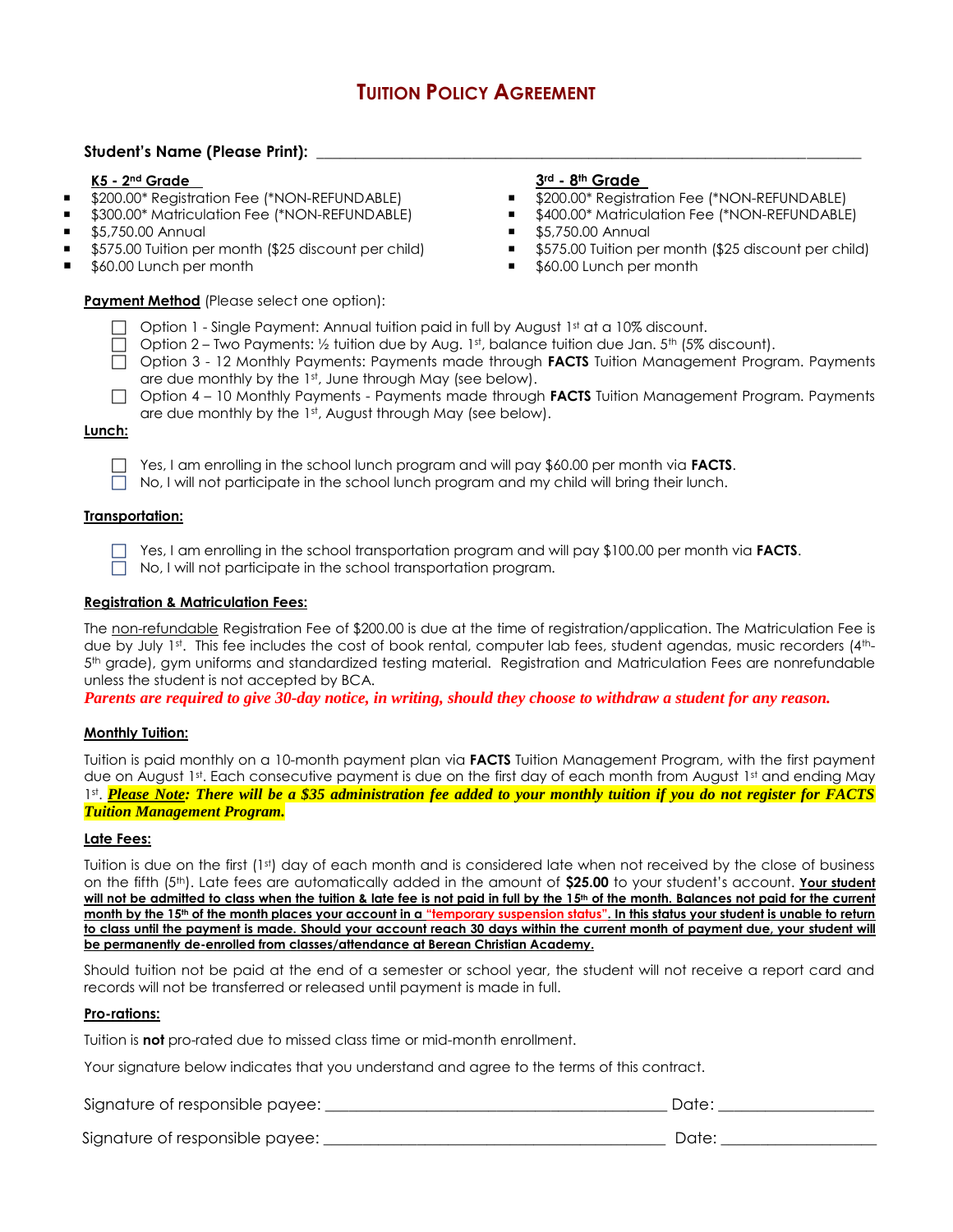## **Student's Name (Please Print): \_\_\_\_\_\_\_\_\_\_\_\_\_\_\_\_\_\_\_\_\_\_\_\_\_\_\_\_\_\_\_\_\_\_\_\_\_\_\_\_\_\_\_\_\_\_\_\_\_\_\_\_\_\_**

### **Family Commitment**

- 1. I will support the educational philosophy, objectives and policies of BCA, and will encourage my child to do the same. I understand that the lack of such support may result in dismissal from school according to school policies.
- 2. To ensure that my child's total education program is effective, I agree that I will maintain for my child an environment away from school that is compatible with the school. I understand that profane language and lewd remarks will not be tolerated and may be grounds for dismissal.
- 3. In accordance with the philosophy of BCA, my child and I will maintain active involvement in a Christian church.
- 4. I pledge my loyalties to the vision and ideals of BCA and I will bring any personal concerns directly to the faculty and/or administration, so those in authority may properly consider them.
- 5. I will encourage my child to cooperate with the disciplinary standards in accordance with the procedures stated in the parent/student handbook. I will cooperate with administration as it handles incidents in accordance with the handbook and will avoid discussion with those not involved so as to not portray a spirit of dissension and division at either my child's expense or the school's. BCA reserves the right to dismiss, suspend, or otherwise discipline any student who does not adhere to the standards stated in the Parent/Student Handbook.
- 6. I grant permission for my child to go on field trips authorized by the school with his or her classmates and to participate in school activities, including extracurricular activities, both at and away from school.
- 7. I grant permission for photographs and videos to be taken of my child or other family members and to be used in the school newsletters, advertisements, yearbooks and other promotional materials.
- I have read and agree with the beliefs of Berean Christian Academy. I understand that if my beliefs change in contradiction to these beliefs, my child may no longer be eligible for enrollment.

*I (we) understand and agree to the Family Commitment stated above:*

 $\frac{1}{2}$  ,  $\frac{1}{2}$  ,  $\frac{1}{2}$  ,  $\frac{1}{2}$  ,  $\frac{1}{2}$  ,  $\frac{1}{2}$  ,  $\frac{1}{2}$  ,  $\frac{1}{2}$  ,  $\frac{1}{2}$  ,  $\frac{1}{2}$  ,  $\frac{1}{2}$  ,  $\frac{1}{2}$  ,  $\frac{1}{2}$  ,  $\frac{1}{2}$  ,  $\frac{1}{2}$  ,  $\frac{1}{2}$  ,  $\frac{1}{2}$  ,  $\frac{1}{2}$  ,  $\frac{1$ 

 $\mathcal{L}=\{\mathcal{L}^{\mathcal{L}}\}_{\mathcal{L}}$  , where  $\mathcal{L}^{\mathcal{L}}$  , where  $\mathcal{L}^{\mathcal{L}}$  ,  $\mathcal{L}^{\mathcal{L}}$  ,  $\mathcal{L}^{\mathcal{L}}$  ,  $\mathcal{L}^{\mathcal{L}}$  ,  $\mathcal{L}^{\mathcal{L}}$  ,  $\mathcal{L}^{\mathcal{L}}$  ,  $\mathcal{L}^{\mathcal{L}}$  ,  $\mathcal{L}^{\mathcal{L}}$  ,  $\mathcal{L}^{\mathcal{L}}$ 

Parent/Guardian Signature Date

### Parent/Guardian Signature **Date**

### **Berean Christian Academy Statement of Faith**

**We believe** the Bible to be the inspired, the only infallible, authoritative, inerrant Word of God (II Timothy 3:15).

**We believe** there is one God, eternally existent in three persons – Father, Son and Holy Spirit (Genesis 1:26).

**We believe** in the deity of Christ, His virgin birth, His sinless life, His miracles, His vicarious and atoning death, His resurrection, His ascension to the right hand of the Father, His personal return in power and glory (Philippians 2:6-11).

**We believe** in the absolute necessity of regeneration by the Holy Spirit for salvation because of the exceeding sinfulness of human nature; and that men are justified on the single ground of faith in the shed blood of Christ and that only by God's grace and through faith are we saved (Ephesians 2:8- 10).

**We believe** in the resurrection of both the saved and the lost, they that are saved unto the resurrection of life, and they that are lost unto the resurrection of damnation (John 5:28-29).

**We believe** in the present ministry of the Holy Sprit, by whose indwelling the Christian is enabled to live a Godly life (1 Corinthians: 6:19-20).

**We believe** God has commanded all believers to evangelize, preach and teach the Gospel of Christ to a world lost in sin (Matthew 28:19-20).

*I (we) have read the Berean Christian Academy Statement of Faith and agree that it constitutes our family beliefs.*

Parent/Guardian Signature **Date** Date

 $\_$  , and the set of the set of the set of the set of the set of the set of the set of the set of the set of the set of the set of the set of the set of the set of the set of the set of the set of the set of the set of th

 $\_$  . The contribution of the contribution of  $\mathcal{L}_\mathcal{A}$ Parent/Guardian Signature **Date** Date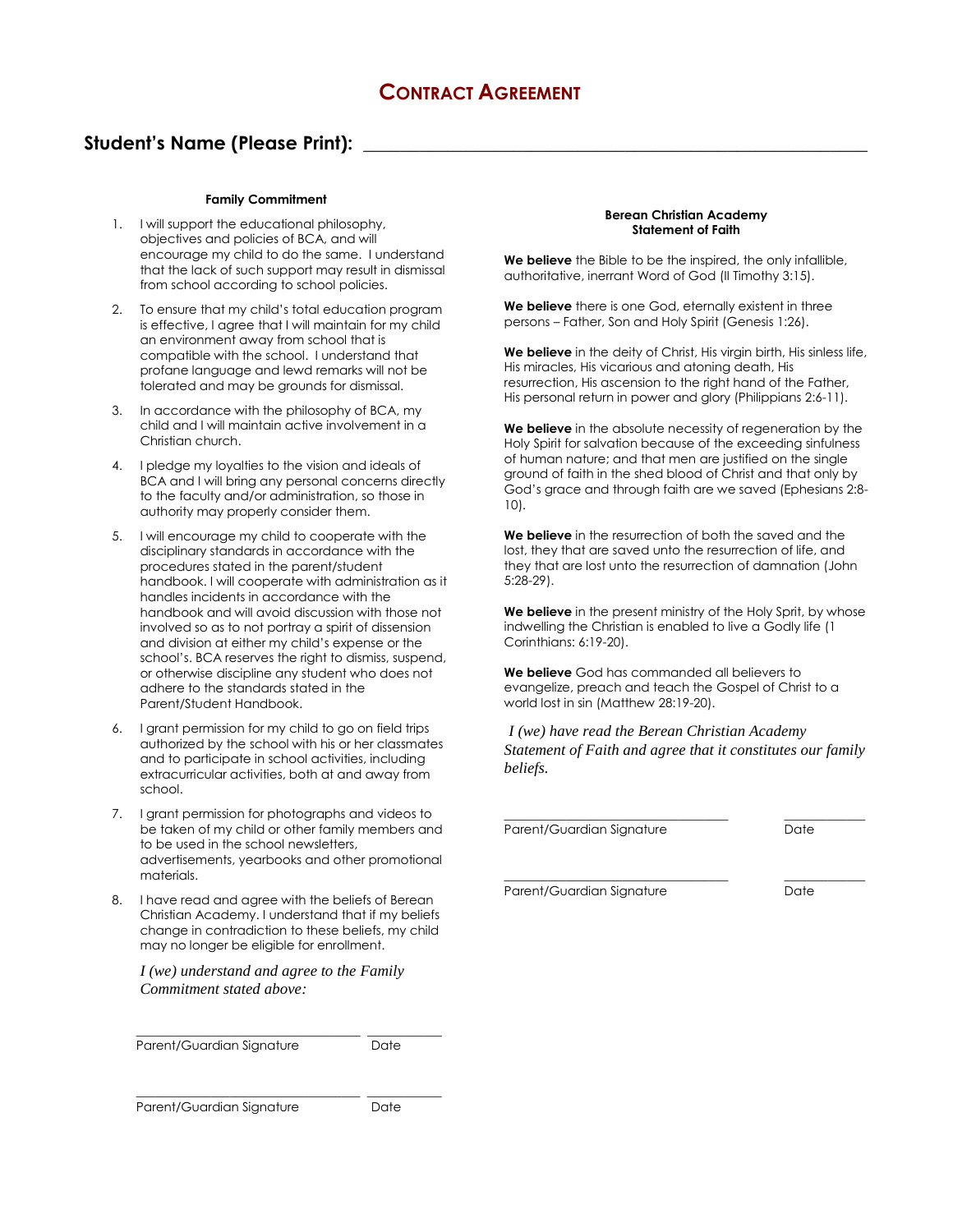## **IMMUNIZATION RULES FOR STUDENTS**

### **AS REQUIRED BY GEORGIA STATE LAW, PLEASE SUBMIT:**

 $\Box$  GA Immunization Form #3231 (filled out by child's doctor)

 Hearing, Vision, Dental Screening Form #3300 (filled out by child's doctor) - **Revised Form 3300 Required**

### **MEDICAL REQUIREMENTS**:

Georgia requires students to be immunized against measles, mumps, polio, rubella, whooping cough, tetanus, diphtheria, hepatitis B, haemophilus influenza, and varicella. Immunization information must be on the proper Georgia Department of Human Resources form; these are available through the Georgia Department of Health or local physicians (Form 3231).

### **\*\* NEW KINDERGARTEN THRU 5TH GRADE REGISTRATION NEWS \*\***

This upcoming school requires a *NEW Vision, Hearing, Dental and Nutrition 3300 Form Revised*. All new registrations, will be required to bring in this new form. Don't delay, make your child's physical appointment to ensure you have the correct updated form along with all up-to-date immunizations.

*Form #3231 and #3300 is only available at licensed Georgia physicians and the Health Department.*

## **VACCINATE YOUR CHILDREN EARLY AND BEAT THE BACK TO SCHOOL RUSH!**

| Chris's Name (Last name firet)                                                                                                                                                                                                                                                                                                                                                                                                                                                                                                                                                                                                                                                                                                                                                                                                                                                                                                                                                                 |      |                                                                       | <b>Standard Adams</b>                                 |                               | Data of Expiration                                                                               | ow   |   | (2511.30)                                                                          | Complete For School Attendance |  |
|------------------------------------------------------------------------------------------------------------------------------------------------------------------------------------------------------------------------------------------------------------------------------------------------------------------------------------------------------------------------------------------------------------------------------------------------------------------------------------------------------------------------------------------------------------------------------------------------------------------------------------------------------------------------------------------------------------------------------------------------------------------------------------------------------------------------------------------------------------------------------------------------------------------------------------------------------------------------------------------------|------|-----------------------------------------------------------------------|-------------------------------------------------------|-------------------------------|--------------------------------------------------------------------------------------------------|------|---|------------------------------------------------------------------------------------|--------------------------------|--|
| (Optissed) Parent/Ouandian Name (Last name first)                                                                                                                                                                                                                                                                                                                                                                                                                                                                                                                                                                                                                                                                                                                                                                                                                                                                                                                                              |      |                                                                       |                                                       |                               | <b>Basi resultat la surrigioni</b><br>arrantee of medium<br>assemble due )                       |      |   | Child must be a 4 years and have met all<br>ingstrenum für aufend allemänische The |                                |  |
| Unless specifically exempted by law, Georgia law (O.C.G.A. 5 20-2-771) requires a certificate on file for each child in attendance in any achoal ar child care.<br>facility in Georgia with peration for follow to comply. Detailed instructions for this form and innocelesties requirements by age are apathed out in policy guides<br>3231748 and 3231REQ distributed by the Georgia Immunization Program.                                                                                                                                                                                                                                                                                                                                                                                                                                                                                                                                                                                  |      |                                                                       |                                                       |                               |                                                                                                  |      |   |                                                                                    |                                |  |
| <b>VACCINE</b>                                                                                                                                                                                                                                                                                                                                                                                                                                                                                                                                                                                                                                                                                                                                                                                                                                                                                                                                                                                 | DATE | DATE                                                                  | DATE                                                  | <b>DATE</b>                   | DATE                                                                                             | DATE |   |                                                                                    |                                |  |
|                                                                                                                                                                                                                                                                                                                                                                                                                                                                                                                                                                                                                                                                                                                                                                                                                                                                                                                                                                                                |      | wilco I w has loo I w has loo I w has loo I w last co I w has loo I w |                                                       |                               |                                                                                                  |      | š |                                                                                    |                                |  |
|                                                                                                                                                                                                                                                                                                                                                                                                                                                                                                                                                                                                                                                                                                                                                                                                                                                                                                                                                                                                |      |                                                                       | Required Vaccines for School or Child Care Attendance |                               |                                                                                                  |      |   |                                                                                    |                                |  |
| GTP, DTaP, DT                                                                                                                                                                                                                                                                                                                                                                                                                                                                                                                                                                                                                                                                                                                                                                                                                                                                                                                                                                                  |      |                                                                       |                                                       |                               |                                                                                                  |      |   |                                                                                    |                                |  |
| Td or Tdup                                                                                                                                                                                                                                                                                                                                                                                                                                                                                                                                                                                                                                                                                                                                                                                                                                                                                                                                                                                     |      |                                                                       |                                                       |                               |                                                                                                  |      |   |                                                                                    |                                |  |
| <b>Hepatitis B</b>                                                                                                                                                                                                                                                                                                                                                                                                                                                                                                                                                                                                                                                                                                                                                                                                                                                                                                                                                                             |      |                                                                       |                                                       |                               |                                                                                                  |      |   |                                                                                    |                                |  |
| ory                                                                                                                                                                                                                                                                                                                                                                                                                                                                                                                                                                                                                                                                                                                                                                                                                                                                                                                                                                                            |      |                                                                       |                                                       |                               |                                                                                                  |      |   |                                                                                    |                                |  |
| <b>IPV</b>                                                                                                                                                                                                                                                                                                                                                                                                                                                                                                                                                                                                                                                                                                                                                                                                                                                                                                                                                                                     |      |                                                                       |                                                       |                               |                                                                                                  |      |   |                                                                                    |                                |  |
| <b>Hill</b>                                                                                                                                                                                                                                                                                                                                                                                                                                                                                                                                                                                                                                                                                                                                                                                                                                                                                                                                                                                    |      |                                                                       |                                                       |                               |                                                                                                  |      |   |                                                                                    |                                |  |
| <b>Eliminer Age N</b><br>PCV                                                                                                                                                                                                                                                                                                                                                                                                                                                                                                                                                                                                                                                                                                                                                                                                                                                                                                                                                                   |      |                                                                       |                                                       |                               |                                                                                                  |      |   |                                                                                    |                                |  |
| <b>Elminn Age 16</b>                                                                                                                                                                                                                                                                                                                                                                                                                                                                                                                                                                                                                                                                                                                                                                                                                                                                                                                                                                           |      |                                                                       |                                                       |                               |                                                                                                  |      |   |                                                                                    |                                |  |
| Member                                                                                                                                                                                                                                                                                                                                                                                                                                                                                                                                                                                                                                                                                                                                                                                                                                                                                                                                                                                         |      |                                                                       |                                                       |                               |                                                                                                  |      |   |                                                                                    |                                |  |
| Mumps                                                                                                                                                                                                                                                                                                                                                                                                                                                                                                                                                                                                                                                                                                                                                                                                                                                                                                                                                                                          |      |                                                                       |                                                       |                               |                                                                                                  |      |   |                                                                                    |                                |  |
| Rubella<br><b>Hepatitis A</b>                                                                                                                                                                                                                                                                                                                                                                                                                                                                                                                                                                                                                                                                                                                                                                                                                                                                                                                                                                  |      |                                                                       |                                                       |                               |                                                                                                  |      |   |                                                                                    |                                |  |
| (Barn osletter VVRE)                                                                                                                                                                                                                                                                                                                                                                                                                                                                                                                                                                                                                                                                                                                                                                                                                                                                                                                                                                           |      |                                                                       |                                                       |                               |                                                                                                  |      |   |                                                                                    |                                |  |
| <b>Varioutis</b>                                                                                                                                                                                                                                                                                                                                                                                                                                                                                                                                                                                                                                                                                                                                                                                                                                                                                                                                                                               |      |                                                                       |                                                       |                               |                                                                                                  |      |   |                                                                                    |                                |  |
|                                                                                                                                                                                                                                                                                                                                                                                                                                                                                                                                                                                                                                                                                                                                                                                                                                                                                                                                                                                                |      |                                                                       | Recommended Vaccines (For Information Only)           |                               |                                                                                                  |      |   |                                                                                    |                                |  |
| MCV/MPSV.                                                                                                                                                                                                                                                                                                                                                                                                                                                                                                                                                                                                                                                                                                                                                                                                                                                                                                                                                                                      |      |                                                                       |                                                       |                               |                                                                                                  |      |   |                                                                                    |                                |  |
| Retexings                                                                                                                                                                                                                                                                                                                                                                                                                                                                                                                                                                                                                                                                                                                                                                                                                                                                                                                                                                                      |      |                                                                       |                                                       |                               |                                                                                                  |      |   |                                                                                    |                                |  |
| <b>ASPSC</b>                                                                                                                                                                                                                                                                                                                                                                                                                                                                                                                                                                                                                                                                                                                                                                                                                                                                                                                                                                                   |      |                                                                       |                                                       |                               |                                                                                                  |      |   |                                                                                    |                                |  |
| leffuenza                                                                                                                                                                                                                                                                                                                                                                                                                                                                                                                                                                                                                                                                                                                                                                                                                                                                                                                                                                                      |      |                                                                       |                                                       |                               |                                                                                                  |      |   |                                                                                    |                                |  |
| Td or Tdsp                                                                                                                                                                                                                                                                                                                                                                                                                                                                                                                                                                                                                                                                                                                                                                                                                                                                                                                                                                                     |      |                                                                       |                                                       |                               |                                                                                                  |      |   |                                                                                    |                                |  |
| (Booster Done)<br>National.                                                                                                                                                                                                                                                                                                                                                                                                                                                                                                                                                                                                                                                                                                                                                                                                                                                                                                                                                                    |      |                                                                       |                                                       |                               |                                                                                                  |      |   |                                                                                    |                                |  |
| A highway should be or qualified employee of a legal Quant of Highly or the Data Francoissillan<br>Program to resource for the content of this certificate. All dates must include month, day and<br>year. In cases of natural increasity or Medical Exemption, the 4 digit year of infantism, test or<br>except on must be filled in to the appropriate box(m). The contificate is NOT walks without<br>mone and airchain of the child, dots of expiration OR "X" in Consiste for School<br>Attendance bax, legible roote and address of the physician or health department.<br>certified by eignature and a dide of losse. A tohol or finitly of bial is responsible for<br>keeping a current valid certificate on the for senit child in prendence. A certificate must be<br>replaced with 10 days after exploiter. When a shirt homes or transfers to another facility.<br>the Cortificate of revealersation aboutly be given by a parent/gasersfun or vent to the new<br><b>Facility.</b> |      |                                                                       |                                                       | Licensed<br><b>Physiolene</b> | Printed, Typed or<br><b>Storaged Manue</b> ,<br>Address and<br>Telephone # of<br>ar Health Dept. | ÷    |   |                                                                                    |                                |  |

## **(Form 3231) (Form 3300)**

| Parent/ Guardian Name:                                                                                                                                                                                                                                                  |                                                                                                                                                     | Child's Name:                                                                                                                                                                                     |                                                                                                                                                                                                                                                                 |
|-------------------------------------------------------------------------------------------------------------------------------------------------------------------------------------------------------------------------------------------------------------------------|-----------------------------------------------------------------------------------------------------------------------------------------------------|---------------------------------------------------------------------------------------------------------------------------------------------------------------------------------------------------|-----------------------------------------------------------------------------------------------------------------------------------------------------------------------------------------------------------------------------------------------------------------|
| feet                                                                                                                                                                                                                                                                    | middle<br>last                                                                                                                                      | first                                                                                                                                                                                             | middle<br>last                                                                                                                                                                                                                                                  |
| Parent/ Guardian Contact Information:<br>Daytime phone number; https://www.com/communications/communications/communications/communications/communications/communications/communications/communications/communications/communications/communications/communications/comm |                                                                                                                                                     | Date of Birth: / /                                                                                                                                                                                | Gender: OMale OFemale                                                                                                                                                                                                                                           |
| Evening phone number; https://www.com/communications.com/communications.com/communications.com/communications.com/                                                                                                                                                      |                                                                                                                                                     | <b>Child's Home Address:</b>                                                                                                                                                                      |                                                                                                                                                                                                                                                                 |
| Cell phone number:                                                                                                                                                                                                                                                      |                                                                                                                                                     | street<br>city                                                                                                                                                                                    | state<br>zip code<br>county                                                                                                                                                                                                                                     |
| <b>VISION</b><br>Unable to screen (explain why below)<br>Q Uses corrective lenses                                                                                                                                                                                       | <b>HEARING</b><br>[ Unable to screen (explain why below)<br>Q Uses hearing aid / assistive device                                                   | <b>DENTAL</b><br>O Unable to screen (explain why below)                                                                                                                                           | <b>NUTRITION</b><br>C) Unable to screen (explain why below)<br>Height<br>Weight                                                                                                                                                                                 |
| C Worn for testing<br>Q Passed (20/30 in each eye for age 6 and<br>above, 20/40 in each eve for below age 6)<br>C) Needs further evaluation<br>Under professional care (explain below)                                                                                  | D Passed at 500, 1000, 2000, and 4000 Hz with<br>audiometer at 20 or 25 dB<br>Needs further evaluation<br>Q Under professional care (explain below) | Q Normal appearance<br>D Needs further evaluation<br>C Emergency problem observed<br>D Under professional care (explain below)                                                                    | <b>BMW:</b><br>BML<br>L) 5 <sup>th</sup> to 84th percentile - Appropriate for age<br>$\square$ < 5 <sup>n</sup> percentile - Needs further evaluation<br>$\square \geq 85^n$ percentle - Noods further evaluation<br>C) Under professional care (explain below) |
| Screening completed by:<br><b>D</b> Physician<br>D Local Health Department<br><b>Q</b> Optometrist<br><sup>2</sup> "Prevent Blindness Georgia" employee<br>C School Registered Nurse                                                                                    | Screening completed by:<br>D Physician<br>D Local Health Department<br>D Audiologist<br>D Speech-Language Pathologist<br>C School Racistered Nurse  | Screening completed by:<br><sup>2</sup> Physician<br><b>Dentist</b><br>D Local Health Department Registered Nurse<br><sup>2</sup> Registered Dental Hygianist<br><b>Q School Registered Nurse</b> | Screening completed by:<br><b>D</b> Physician<br>Q Local Health Department<br>C Registered Dietician<br>School Registered Nurse                                                                                                                                 |
| Screener's Signature<br>Date<br>I certify that this child has received the<br>above screening.<br>Contact Information:                                                                                                                                                  | Screener's Signature<br><b>Date</b><br>I certify that this child has received the<br>above screening.<br><b>Contact Information:</b>                | Screener's Signature<br>Date<br>I certify that this child has received the<br>above screening.<br><b>Contact Information:</b>                                                                     | <b>Screener's Signature</b><br>Date<br>I certify that this child has received the<br>above screening.<br><b>Contact Information:</b>                                                                                                                            |
| FOR SCHOOL SYSTEM ONLY                                                                                                                                                                                                                                                  | Follow up for further evaluation                                                                                                                    | Screeners' Comments:                                                                                                                                                                              |                                                                                                                                                                                                                                                                 |
| 1 <sup>e</sup> attempt<br>$2st$ attempt<br>Visinn                                                                                                                                                                                                                       | Actions reported (if any)                                                                                                                           |                                                                                                                                                                                                   |                                                                                                                                                                                                                                                                 |
| Hearing                                                                                                                                                                                                                                                                 |                                                                                                                                                     |                                                                                                                                                                                                   |                                                                                                                                                                                                                                                                 |
| Dental                                                                                                                                                                                                                                                                  |                                                                                                                                                     |                                                                                                                                                                                                   |                                                                                                                                                                                                                                                                 |
| Nutrition                                                                                                                                                                                                                                                               |                                                                                                                                                     |                                                                                                                                                                                                   |                                                                                                                                                                                                                                                                 |
| Student support services initiated on:                                                                                                                                                                                                                                  |                                                                                                                                                     |                                                                                                                                                                                                   | DPH Form 3300 Rev. 2013                                                                                                                                                                                                                                         |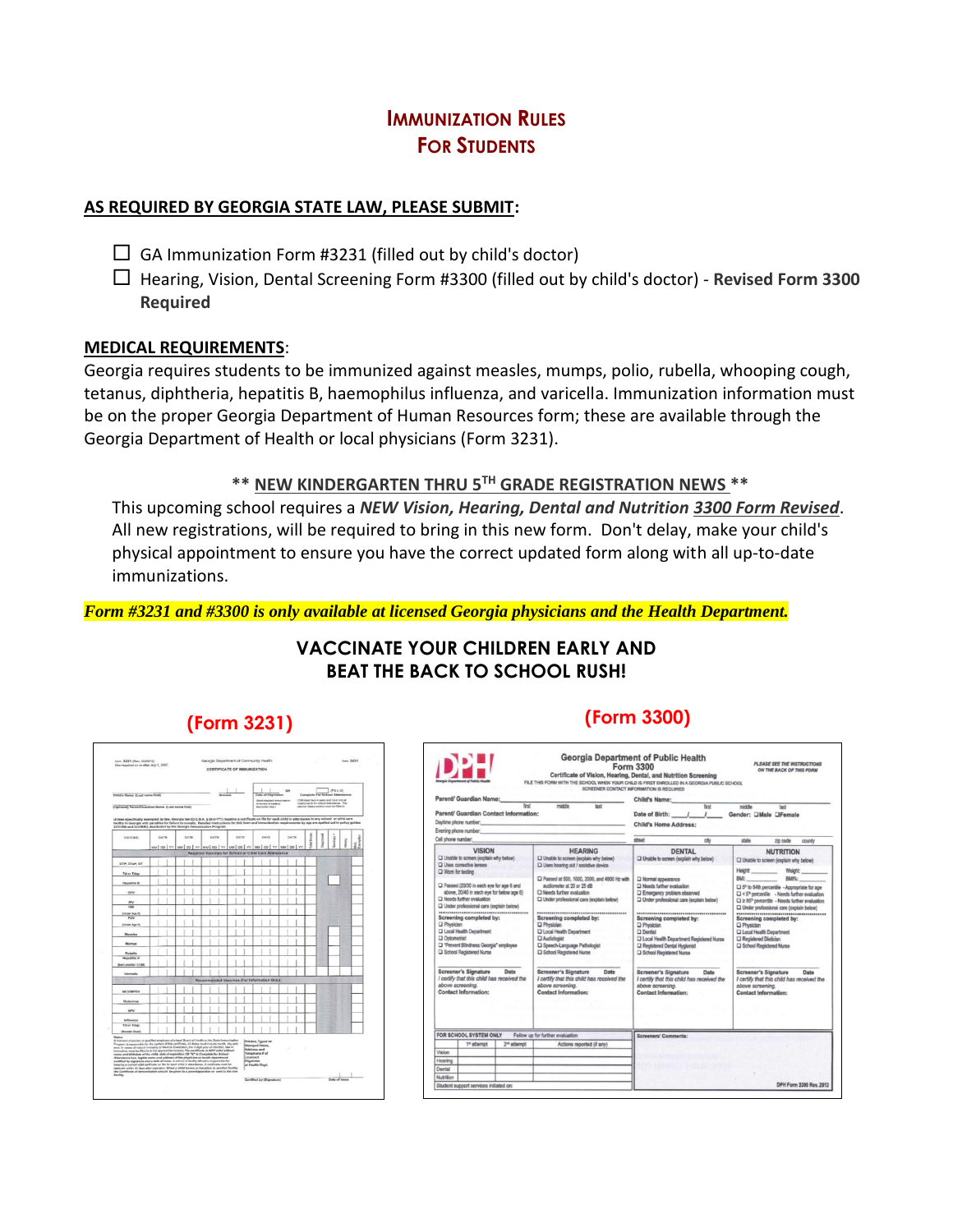## **Student's Name (Please Print): \_\_\_\_\_\_\_\_\_\_\_\_\_\_\_\_\_\_\_\_\_\_\_\_\_\_\_\_\_\_\_\_\_\_\_\_\_\_\_\_\_\_\_\_\_\_\_\_\_\_\_\_\_\_**

## **STUDENT HEALTH & MEDICAL INFORMATION**

### **List food(s) to be omitted from diet: \_\_\_\_\_\_\_\_\_\_\_\_\_\_\_\_\_\_\_\_\_\_\_\_\_\_ \_\_\_\_\_\_\_\_\_\_\_\_\_\_\_\_\_\_\_\_\_\_\_\_\_\_\_\_**

Please select how you would like BCA to handle these diet restrictions (Initial the appropriate line):

BCA is authorized to supply a standard substitute when restricted foods are served.

\_\_\_\_\_\_\_\_\_\_\_\_\_\_\_\_\_\_\_\_\_\_\_\_\_\_\_\_\_\_\_\_\_\_\_\_\_\_\_\_\_\_\_\_\_\_\_\_\_\_\_\_\_\_\_\_\_\_\_\_\_\_\_\_\_\_\_\_\_\_\_\_\_\_\_\_\_\_\_\_\_\_\_\_\_\_\_\_\_\_\_\_\_\_\_\_\_\_\_\_  $\mathcal{L}_\mathcal{L} = \{ \mathcal{L}_\mathcal{L} = \{ \mathcal{L}_\mathcal{L} = \{ \mathcal{L}_\mathcal{L} = \{ \mathcal{L}_\mathcal{L} = \{ \mathcal{L}_\mathcal{L} = \{ \mathcal{L}_\mathcal{L} = \{ \mathcal{L}_\mathcal{L} = \{ \mathcal{L}_\mathcal{L} = \{ \mathcal{L}_\mathcal{L} = \{ \mathcal{L}_\mathcal{L} = \{ \mathcal{L}_\mathcal{L} = \{ \mathcal{L}_\mathcal{L} = \{ \mathcal{L}_\mathcal{L} = \{ \mathcal{L}_\mathcal{$ 

\_\_\_\_\_\_\_\_\_\_\_\_\_\_\_\_\_\_\_\_\_\_\_\_\_\_\_\_\_\_\_\_\_\_\_\_\_\_\_\_\_\_\_\_\_\_\_\_\_\_\_\_\_\_\_\_\_\_\_\_\_\_\_\_\_\_\_\_\_\_\_\_\_\_\_\_\_\_\_\_\_\_\_\_\_\_\_\_\_\_\_\_\_\_\_\_\_\_\_\_

 $\mathcal{L}_\mathcal{L} = \{ \mathcal{L}_\mathcal{L} = \{ \mathcal{L}_\mathcal{L} = \{ \mathcal{L}_\mathcal{L} = \{ \mathcal{L}_\mathcal{L} = \{ \mathcal{L}_\mathcal{L} = \{ \mathcal{L}_\mathcal{L} = \{ \mathcal{L}_\mathcal{L} = \{ \mathcal{L}_\mathcal{L} = \{ \mathcal{L}_\mathcal{L} = \{ \mathcal{L}_\mathcal{L} = \{ \mathcal{L}_\mathcal{L} = \{ \mathcal{L}_\mathcal{L} = \{ \mathcal{L}_\mathcal{L} = \{ \mathcal{L}_\mathcal{$ 

**\_\_\_\_\_\_\_\_\_\_\_\_\_\_\_\_\_\_\_\_\_\_\_\_\_\_ \_\_\_\_\_\_\_\_\_\_\_\_\_\_\_\_\_\_\_\_\_\_\_\_\_\_\_\_**

\_\_\_\_\_\_\_\_\_\_ Parent/Guardian will provide food.

**Please list all allergies or sensitivities to drug and foods and their reactions. Please write none if no allergies exist.** *All food allergies require written documentation from a physician.*

Brief Health History: \_\_\_\_\_\_\_\_\_\_\_\_\_\_\_\_\_\_\_\_\_\_\_\_\_\_\_\_\_\_\_\_\_\_\_\_\_\_\_\_\_\_\_\_\_\_\_\_\_\_\_\_\_\_\_\_\_\_\_\_\_\_\_\_\_\_\_\_\_\_\_\_\_\_\_\_\_\_\_\_\_

Social/Emotional/Behavioral/Developmental Concerns: \_\_\_\_\_\_\_\_\_\_\_\_\_\_\_\_\_\_\_\_\_\_\_\_\_\_\_\_

**State Law requires that all medication taken at school must be turned in to the office. In addition, a completed Medication Form detailing administering instructions must be completed.**

List all medications currently being taken by the student:

Medication **How Often?** 

Does your child have any medical conditions or special needs (i.e., Asthma, RAD, Reflux, food intolerance or religious food preferences) that the school should be aware of? \_\_\_\_\_\_ Yes \_\_\_\_\_\_ No

\_\_\_\_\_\_\_\_\_\_\_\_\_\_\_\_\_\_\_\_\_\_\_\_\_\_\_\_\_\_\_\_\_\_\_\_\_\_\_\_\_\_\_\_\_\_\_\_\_\_\_\_\_\_\_\_\_\_\_ \_\_\_\_\_\_\_\_\_\_\_\_\_\_\_\_\_\_ \_\_\_\_\_\_\_\_\_\_\_\_\_\_\_\_\_\_\_\_\_\_\_\_\_\_\_\_\_\_\_\_\_\_\_\_\_\_\_\_\_\_\_\_\_\_\_\_\_\_\_\_\_\_\_\_\_\_\_ \_\_\_\_\_\_\_\_\_\_\_\_\_\_\_\_\_\_

| Name and Number of Medical Insurance: the state of the state of the state of the state of the state of the state of the state of the state of the state of the state of the state of the state of the state of the state of th |                                                                                                                                                                                                                                |  |
|--------------------------------------------------------------------------------------------------------------------------------------------------------------------------------------------------------------------------------|--------------------------------------------------------------------------------------------------------------------------------------------------------------------------------------------------------------------------------|--|
|                                                                                                                                                                                                                                | Phone # 2008 Phone # 2008 Phone # 2008 Phone # 2008 Phone 2008 Phone 2008 Phone 2008 Phone 2008 Phone 2008 Phone 2008 Phone 2008 Phone 2008 Phone 2008 Phone 2008 Phone 2008 Phone 2008 Phone 2008 Phone 2008 Phone 2008 Phone |  |
|                                                                                                                                                                                                                                |                                                                                                                                                                                                                                |  |

### **EMERGENCY MEDICAL TREATMENT CONSENT**

I understand, even after reasonable precautions have been taken, activities may involve some risk of injury. I hereby grant permission for Berean Christian Academy to seek emergency medical treatment when deemed necessary. I understand that a conscientious effort will be made to locate me in case of such an emergency. I further agree to pay all fees as it relates to the care of my child.

Parent/Guardian's Signature \_\_\_\_\_\_\_\_\_\_\_\_\_\_\_\_\_\_\_\_\_\_\_\_\_\_\_\_\_\_\_\_\_\_\_\_\_\_\_\_\_\_\_\_\_\_\_\_\_\_\_\_\_\_\_\_\_\_\_\_ Date \_\_\_\_\_\_\_\_\_\_\_\_\_\_\_\_\_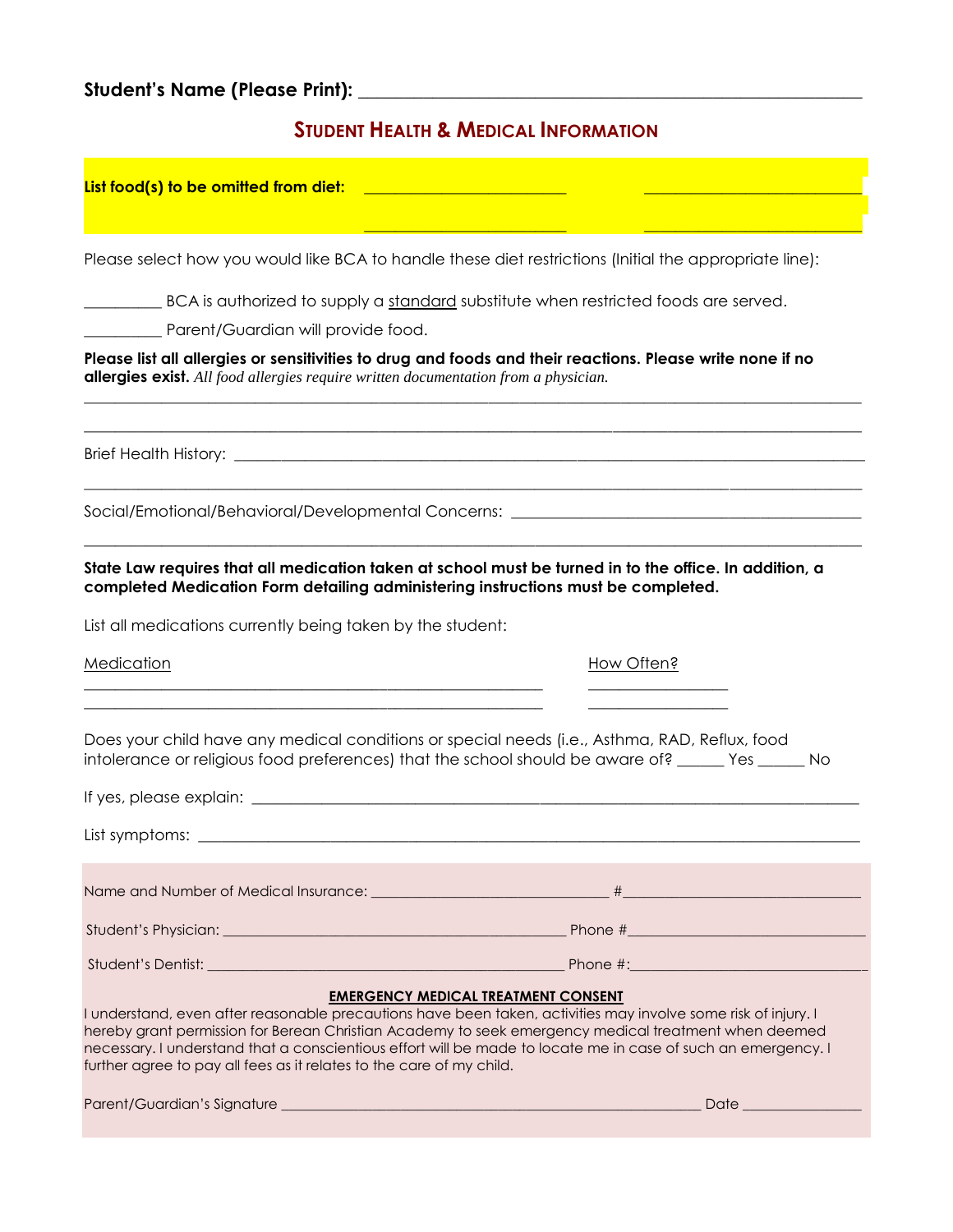**Student's Name (Please Print): \_\_\_\_\_\_\_\_\_\_\_\_\_\_\_\_\_\_\_\_\_\_\_\_\_\_\_\_\_\_\_\_\_\_\_\_\_\_\_\_\_\_\_\_\_\_\_\_\_\_\_\_\_\_**

## **CURRENT LEGAL INFORMATION**

**\*\****This information is retained in the School Office and remains completely confidential. \*\**

Are there any child visitation or release limitations on either parent that require additional clarification by BCA?  $\Box$  Yes  $\Box$  No

**If yes, please explain below and attach a copy of the Court Order to be retained on file at BCA:**

 $\_$  , and the set of the set of the set of the set of the set of the set of the set of the set of the set of the set of the set of the set of the set of the set of the set of the set of the set of the set of the set of th  $\_$  , and the set of the set of the set of the set of the set of the set of the set of the set of the set of the set of the set of the set of the set of the set of the set of the set of the set of the set of the set of th  $\_$  , and the set of the set of the set of the set of the set of the set of the set of the set of the set of the set of the set of the set of the set of the set of the set of the set of the set of the set of the set of th  $\_$  , and the set of the set of the set of the set of the set of the set of the set of the set of the set of the set of the set of the set of the set of the set of the set of the set of the set of the set of the set of th  $\_$  , and the set of the set of the set of the set of the set of the set of the set of the set of the set of the set of the set of the set of the set of the set of the set of the set of the set of the set of the set of th

Please explain any social or family circumstances of which you feel Berean Christian Academy should be aware of:

 $\_$  , and the set of the set of the set of the set of the set of the set of the set of the set of the set of the set of the set of the set of the set of the set of the set of the set of the set of the set of the set of th  $\_$  , and the set of the set of the set of the set of the set of the set of the set of the set of the set of the set of the set of the set of the set of the set of the set of the set of the set of the set of the set of th  $\_$  , and the set of the set of the set of the set of the set of the set of the set of the set of the set of the set of the set of the set of the set of the set of the set of the set of the set of the set of the set of th  $\_$  , and the set of the set of the set of the set of the set of the set of the set of the set of the set of the set of the set of the set of the set of the set of the set of the set of the set of the set of the set of th

| My relationship to student:          |
|--------------------------------------|
|                                      |
| Parent/Guardian Name (please print): |
|                                      |
|                                      |

| Parent/Guardian Signature: | Date: |
|----------------------------|-------|
|                            |       |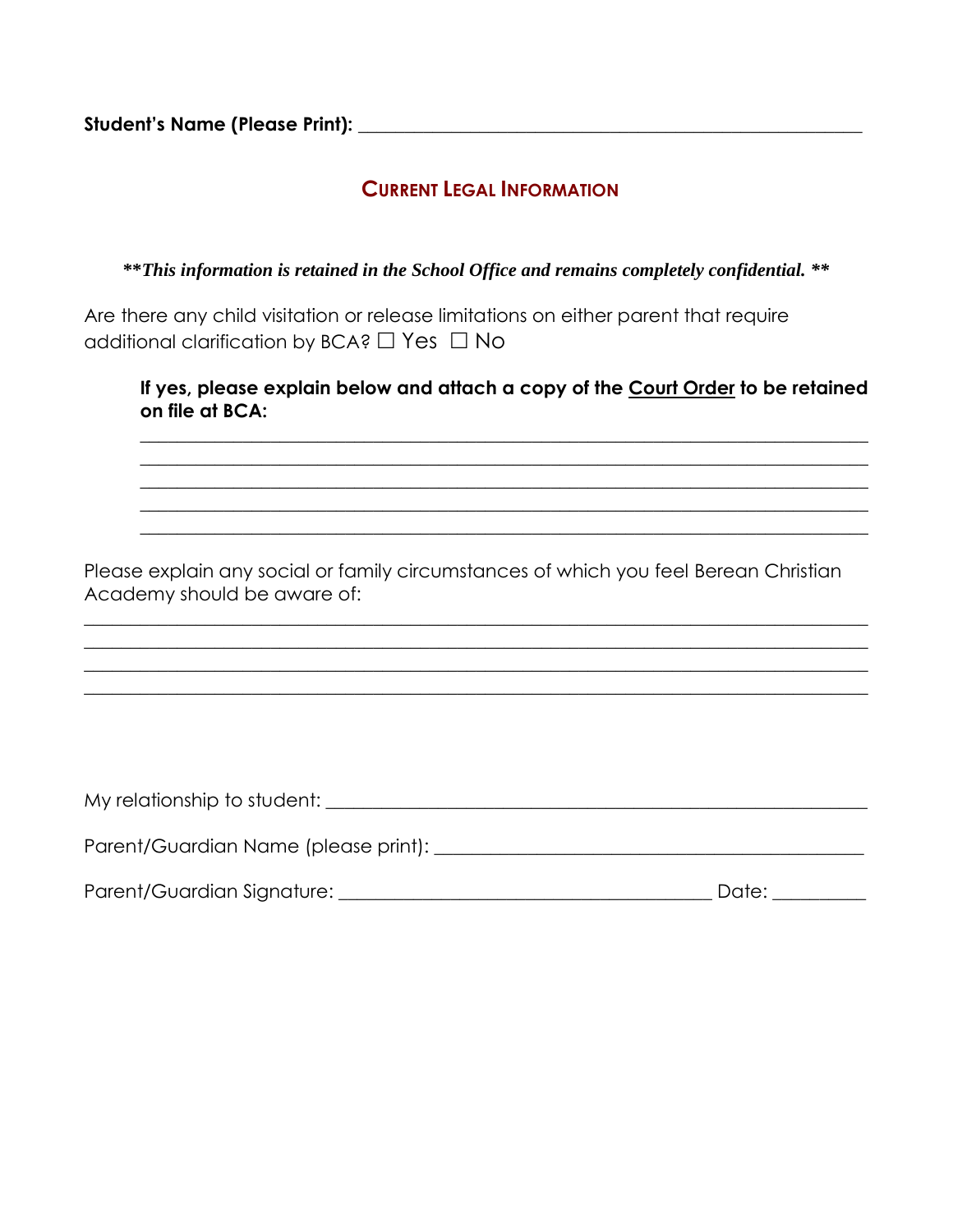## **BEREAN CHRISTIAN ACADEMY AUTHORIZATION FOR RELEASE OF EDUCATIONAL RECORDS**

|  | Last grade completed: _________ |
|--|---------------------------------|
|  |                                 |
|  |                                 |
|  |                                 |
|  |                                 |

In accordance with federal regulations regarding the privacy rights of parents and students under the Family Education and Privacy Act of 1974, the undersigned herby gives consent to release student records to Berean Christian Academy.

\_\_\_\_\_\_\_\_\_\_\_\_\_\_\_\_\_\_\_\_\_\_\_\_\_\_\_\_\_\_\_\_\_\_\_\_\_\_\_\_\_\_\_\_\_\_\_\_\_\_\_\_\_\_\_\_\_\_\_\_\_\_\_\_\_\_ \_\_\_\_\_\_\_\_\_\_\_\_\_\_\_\_\_\_\_\_\_\_\_\_\_\_\_\_\_\_\_\_\_

Signature of Parent/Guardian and Date Date Date Date

## *To Principal or Guidance Counselor/Admissions:*

*The parent of student named above has requested enrollment into Berean Christian Academy. We are requesting a copy of student's permanent records to include the following:*

- o *A transcript of the student's records to date including grades for courses in progress.*
- o *A copy of the student's complete test profile.*
- o *All health records, including immunization, vision and hearing test.*
- o *Copy of all psychological reports.*
- o *Discipline Report(s).*
- o *IEP (Individualized Education Program).*

## **This information should be mailed or faxed to the following:**

Berean Christian Academy 2197 Young Road Stone Mountain, GA 30088 678-518-1678 - Phone 678-518-1684 - Fax